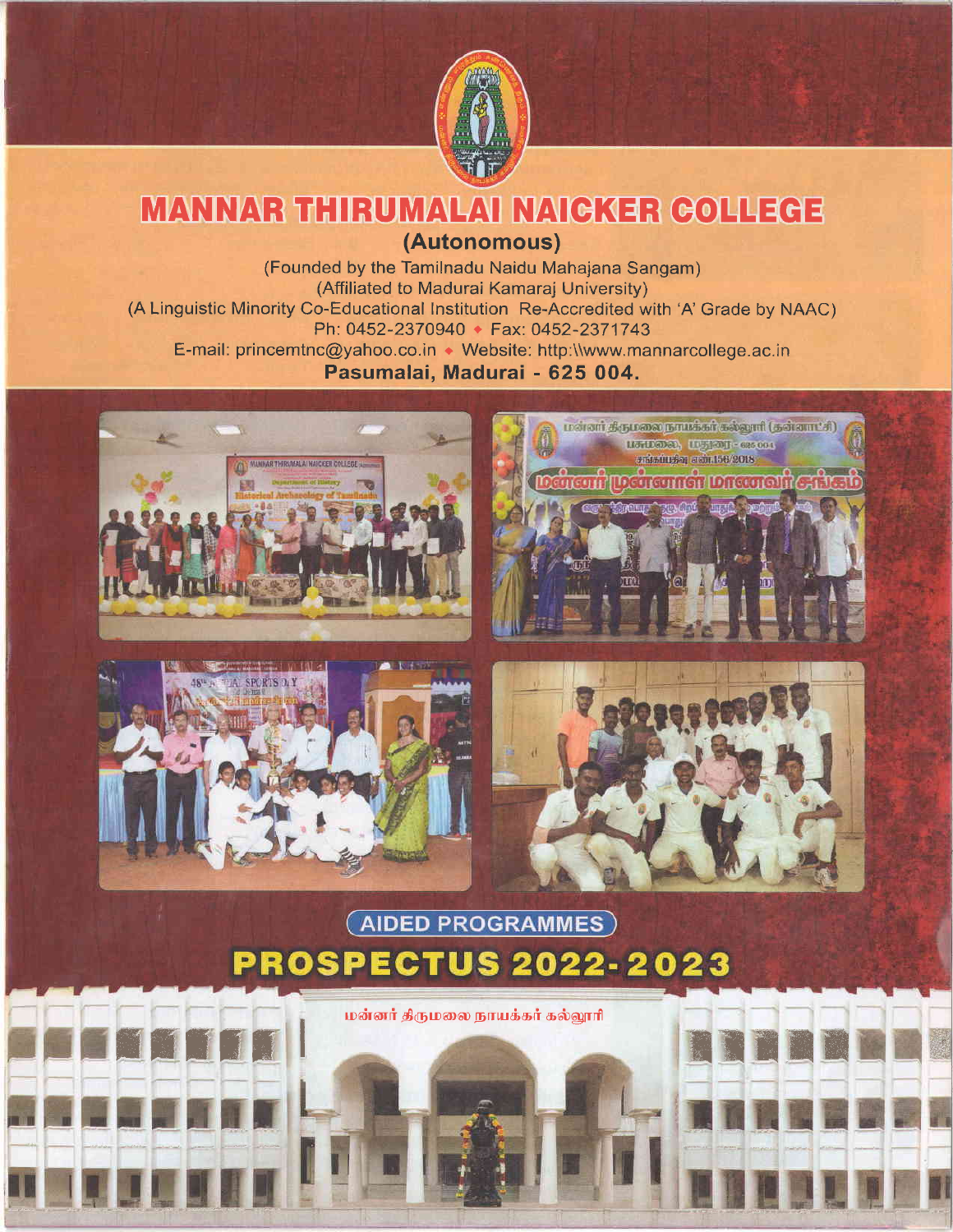







## History of the Gollege

Mannar Thirumalai Naicker College, founded in the year 1974, has been named after the illustrious king Mannar Thirumalai Naicker, whose motto was "To rule is to serve". This institution was founded by the Tamilnadu Naidu Mahajana Sangam. The Management and the staff have dedicated themselves to provide quality education to the students and to build their character to place themselves for suitable employment. PROGRAMMES OFFERED

B.Sc., Mathematics B.A., Economics B.Sc., Physics B.A., History 8.A., English Literature

8.A., Economics B.Com., B.B.A.,

Postgraduate Programmes : . M.Sc., (Mathematics) . M.Com. Ph.D., Research Centres : . Commerce . English . Maths

**Optional Courses • Tamil** • Physics (Awaiting for<br>University Approval) Certificate / Diploma ( Non Payment) for 1st & 2nd year Students<br>Certificate in Gandhian Thought Diploma in Gandhian Thought **Diploma in Gandhian Thought** 

Certificate / Diploma (Payment-Optional Add on courses for 1st & 2nd year Students)

1. Functional Hindi 2. Travel and Tourism 3. Audio and Video Production.

## Gompulsory Gourses

# Department wise Certificate Courses (Non Payment) for ll & lll Year Students

- C & Graphics (Dept. of Physics) Functional English (Dept. of English)
- Office Automation and Management (Dept. of Commerce)
- Community Health Service (Dept. of Economics)
- Panchayat Raj and Municipal Admn. (Dept. of History)
- **EXECT:** Library and Information Science (Awaiting for University Approval)

# Department wise Certificate Courses Offered by the Department and Approved by the BOS and Academic Gouncil of Autonomous Body

- 1. Event Management (Dept. of Business Administration)
- 2. Vedic Mathernatics (Dept. of Mathematics)
- 3. Export lmport Management (Dept. of Economics and to be approved by the BOS and Academic Council)
- 4. Goods and Service Tax (Dept. of Commerce)

# Community College

- Beauty and Wellness **reasonal Fashion Technology & Apparel Designing**
- Food Processing & Quality Management . Counselling and Psychotherapy

## Library

A well furnished and computerised library is situated in a spacious building with a total carpet area of 12,521 square feet. The library has:

- 57,797 Volumes on various subjects. Net Connection
- 27 Indian Journals & 15 Magazines e-journals (NLIST) & e-books
- 
- 

DTH Edn Channel

• 18 International Journals • Swayam Prabha 32

# **Academic Information - Faculty**

The tradition of academic excellence of the college is enriched by the most experienced and competent teachers. The College has <sup>a</sup> strong, highly qualified team of teachers and sincere and efficient administrative staff.

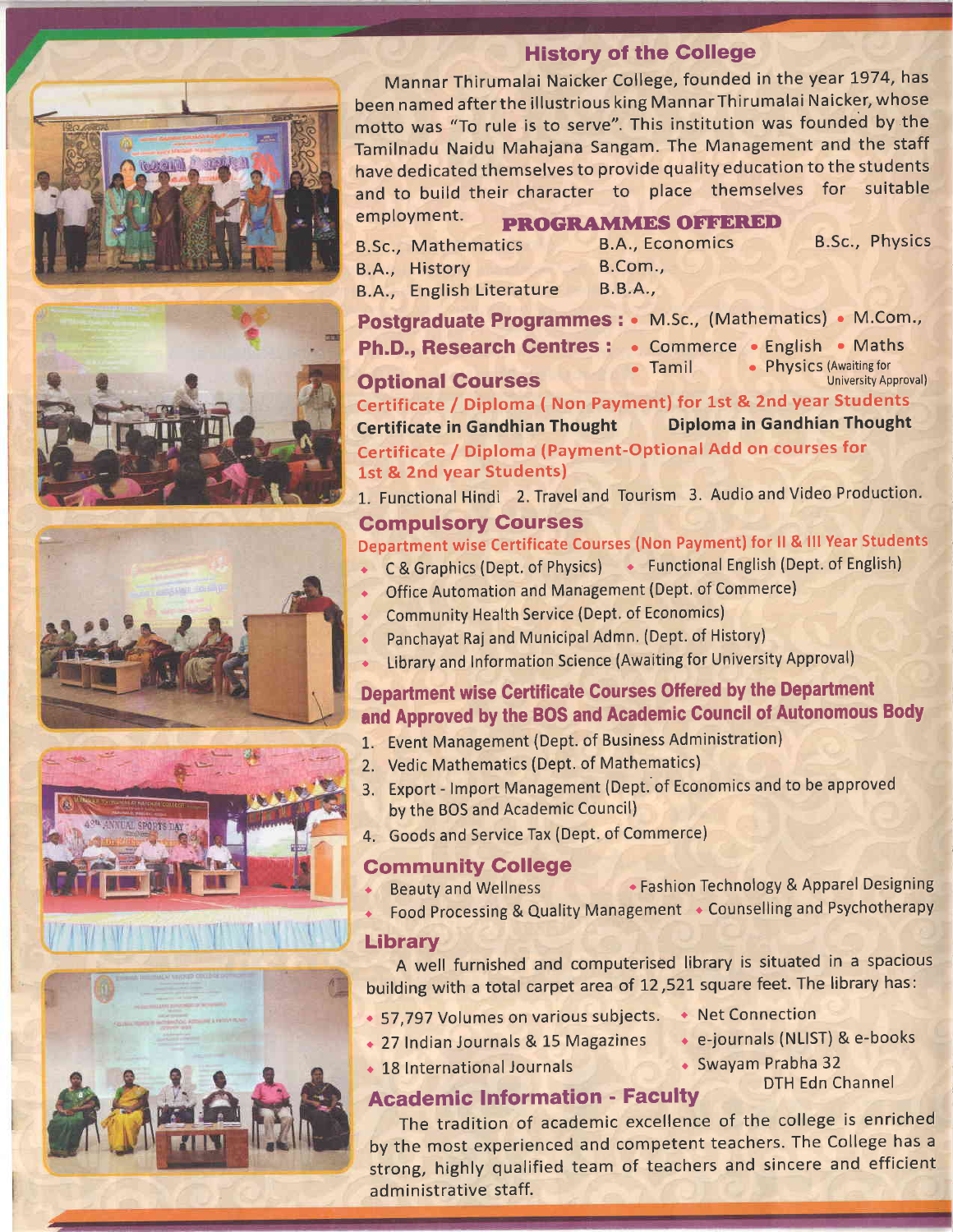#### **Facilities**

The College is situated on the N.H.7 road in an area of 32 acres and it has well structured buildings.TheCollegehas:

- Smart class room with state of the Art Technology.
- $\bullet$  Spacious and splendid auditorium with hi-tech facilities.
- $\bullet$  Seminar halls equipped with modern teaching aids.
- New hygienic Canteen
- $\bullet$  Environment friendly class rooms fitted with LCD Projectors,
- Lights and Fans.
- Ladies Waiting Hall. a
- 
- R.O. water plant. Women's Hostel

#### **Transport Facilities**

The College has made proper arrangement with TNSTC authorities. City Buses are operated from the College campus exclusively for the girls.

#### Punishment for Ragging

As per the directions of the Supreme Court, Anti Ragging Squad has been formed. Severe disciplinary action shall be initiated against those students who directly or indirectly, participate in abetting ragging. As per the Tamil Nadu Prohibition of Ragging Act, 1997, any student convicted of ragging offence shall be dismissed from the educational institution and such student shall not be admitted into any other educational institution. Similary, severe action will be initiated against those students found guilty of eve teasing.

### Associations & Extension Activities

Alumni Association Vouth Welfare & Fine Arts Club<br>Career Guidance and Placement Cell Soft Skill Development Career Guidance and Placement Cell Women's Development Cell NSS for boys and girls Grievance Redressal and Counselling Consumer Club Human Rights Club NCC for boys and girls **Anti-Social Activities** Blood Donors club LEO Club Entrepreneurship Development Cell Students Productivity Council

Red Ribbon Club Rotaract Club Library & Information Science Club ECO Club Science & Communication Club Health and Fitness Club Youth Red Cross Society

Students Counsellors and Family Counselling and Edn. Psychology Committee

#### **Admissions Directive**

All admissions made are provisional and subject to the approval of the Madurai Kamaraj University and Director of Government Examinations. The College has the rightto cancelthe admission made, if the documents submitted are found to be false or the qualification of the candidate admitted is not approved by Madurai Kamaraj University. All admissions made are subject to verification of the Mark Statement by the Director of Government Examinations and if the Mark Statement is found to be bogus, the admission is liable to be cancelled and criminal action would be initiated against the concerned candidate.